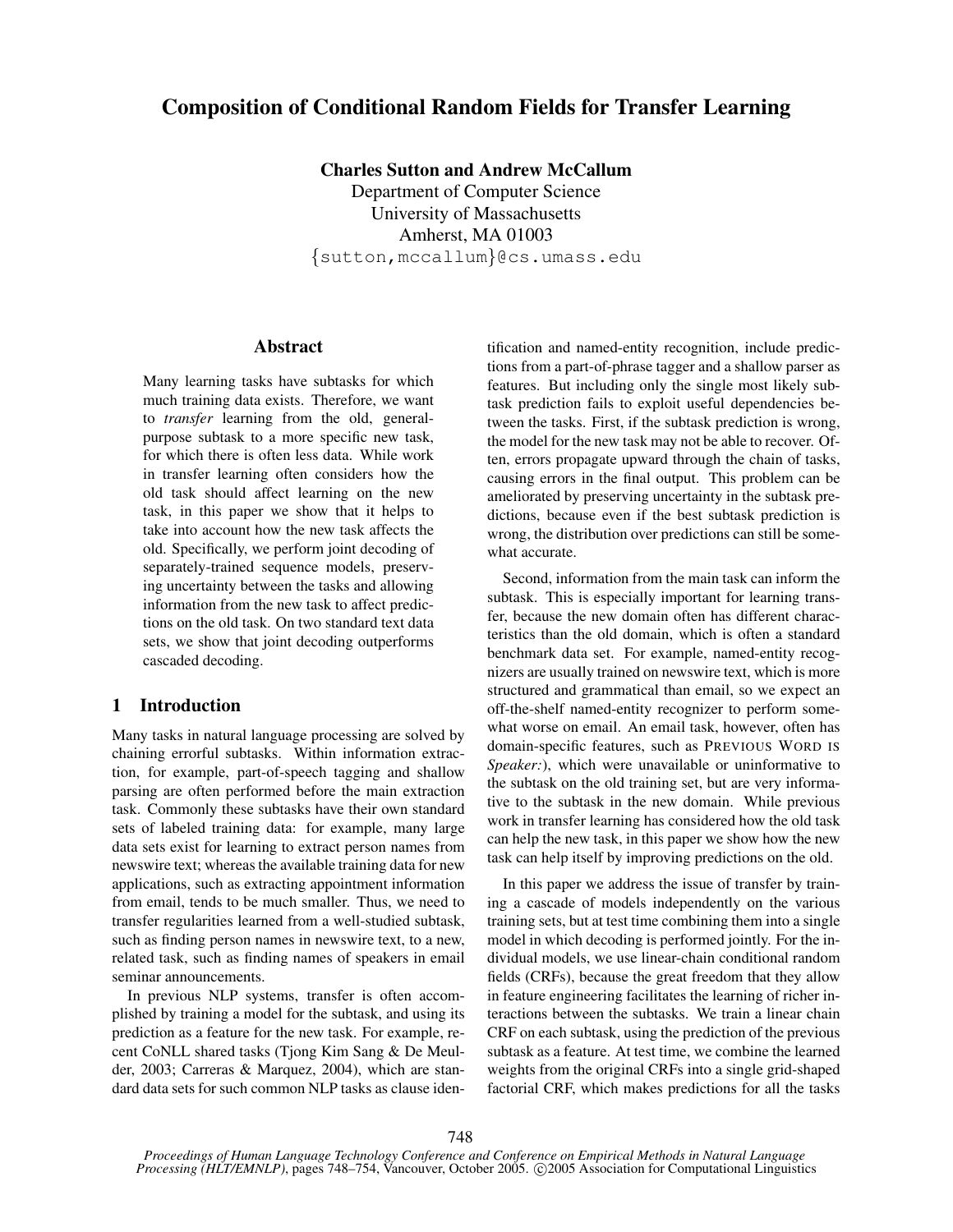at once. Viterbi decoding in this combined model implicitly considers all possible predictions for the subtask when making decisions in the main task.

We evaluate joint decoding for learning transfer on a standard email data set and a standard entity recognition task. On the email data set, we show a significant gain in performance, including new state-of-the-art results. Of particular interest for transfer learning, we also show that using joint decoding, we achieve equivalent results to cascaded decoding with 25% less training data.

### 2 Linear-chain CRFs

*Conditional random fields* (CRFs) (Lafferty et al., 2001) are undirected graphical models that are conditionally trained. In this section, we describe CRFs for the linearchain case. Linear-chain CRFs can be roughly understood as conditionally-trained finite state machines. A linear-chain CRF defines a distribution over state sequences  $\mathbf{s} = \{s_1, s_2, \dots, s_T\}$  given an input sequence  $\mathbf{x} = \{x_1, x_2, \dots, x_T\}$  by making a first-order Markov assumption on states. These Markov assumptions imply that the distribution over sequences factorizes in terms of pairwise functions  $\Phi_t(s_{t-1}, s_t, \mathbf{x})$  as:

$$
p(\mathbf{s}|\mathbf{x}) = \frac{\prod_{t} \Phi_t(s_{t-1}, s_t, \mathbf{x})}{Z(\mathbf{x})},
$$
 (1)

The partition function  $Z(\mathbf{x})$  is defined to ensure that the distribution is normalized:

$$
Z(\mathbf{x}) = \sum_{\mathbf{s}'} \prod_t \Phi_t(s'_{t-1}, s'_t, \mathbf{x}).
$$
 (2)

The *potential functions*  $\Phi_t(s_{t-1}, s_t, \mathbf{x})$  can be interpreted as the cost of making a transition from state  $s_{t-1}$  to state  $s_t$  at time t, similar to a transition probability in an HMM.

Computing the partition function  $Z(\mathbf{x})$  requires summing over all of the exponentially many possible state sequences s'. By exploiting Markov assumptions, however,  $Z(\mathbf{x})$  (as well as the node marginals  $p(s_t|\mathbf{x})$  and the Viterbi labeling) can be calculated efficiently by variants of the standard dynamic programming algorithms used for HMMs.

We assume the potentials factorize according to a set of features  $\{f_k\}$ , which are given and fixed, so that

$$
\Phi(s_{t-1}, s_t, \mathbf{x}) = \exp\left(\sum_k \lambda_k f_k(s_{t-1}, s_t, \mathbf{x}, t)\right).
$$
 (3)

The model parameters are a set of real weights  $\Lambda = {\lambda_k}$ , one for each feature.

Feature functions can be arbitrary. For example, one feature function could be a binary test  $f_k(s_{t-1}, s_t, \mathbf{x}, t)$ that has value 1 if and only if  $s_{t-1}$  has the label SPEAK-ERNAME,  $s_t$  has the label OTHER, and the word  $x_t$  begins with a capital letter. The chief practical advantage of conditional models, in fact, is that we can include arbitrary highly-dependent features without needing to estimate their distribution, as would be required to learn a generative model.

Given fully-labeled training instances  $\{(\mathbf{s}_j, \mathbf{x}_j)\}_{j=1}^M$ , CRF training is usually performed by maximizing the penalized log likelihood

$$
\ell(\Lambda) = \sum_{j} \sum_{t} \sum_{k} \lambda_{k} f_{k}(s_{j,t-1}, s_{j,t}, \mathbf{x}, t) - \sum_{j} \log Z(\mathbf{x}_{j}) - \sum_{k} \frac{\lambda_{k}^{2}}{2\sigma^{2}} \quad (4)
$$

where the final term is a zero-mean Gaussian prior placed on parameters to avoid overfitting. Although this maximization cannot be done in closed form, it can be optimized numerically. Particularly effective are gradientbased methods that use approximate second-order information, such as conjugate gradient and limited-memory BFGS (Byrd et al., 1994). For more information on current training methods for CRFs, see Sha and Pereira (2003).

### 3 Dynamic CRFs

Dynamic conditional random fields (Sutton et al., 2004) extend linear-chain CRFs in the same way that dynamic Bayes nets (Dean & Kanazawa, 1989) extend HMMs. Rather than having a single monolithic state variable, DCRFs factorize the state at each time step by an undirected model.

Formally, DCRFs are the class of conditionally-trained undirected models that repeat structure and parameters over a sequence. If we denote by  $\Phi_c(\mathbf{y}_{c,t}, \mathbf{x}_t)$  the repetition of clique  $c$  at time step  $t$ , then a DCRF defines the probability of a label sequence s given the input x as:

$$
p(\mathbf{s}|\mathbf{x}) = \frac{\prod_{t} \Phi_c(\mathbf{y}_{c,t}, \mathbf{x}_t)}{Z(\mathbf{x})},
$$
 (5)

where as before, the clique templates are parameterized in terms of input features as

$$
\Phi_c(\mathbf{y}_{c,t}, \mathbf{x}_t) = \exp\left\{\sum_k \lambda_k f_k(\mathbf{y}_{c,t}, \mathbf{x}_t)\right\}.
$$
 (6)

Exact inference in DCRFs can be performed by forward-backward in the cross product state space, if the cross-product space is not so large as to be infeasible. Otherwise, approximate methods must be used; in our experience, loopy belief propagation is often effective in grid-shaped DCRFs. Even if inference is performed monolithically, however, a factorized state representation is still useful because it requires much fewer parameters than a fully-parameterized linear chain in the crossproduct state space.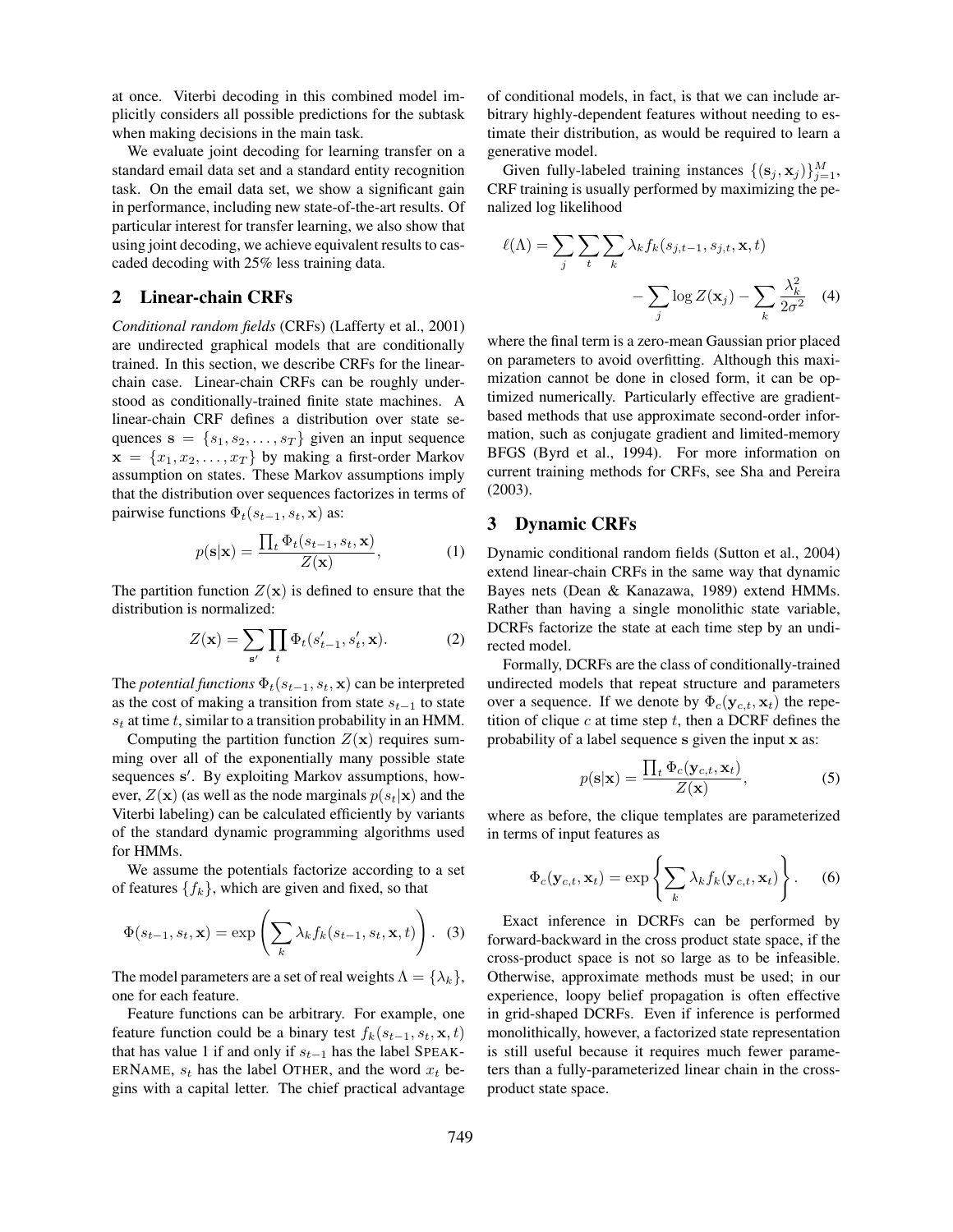Sutton et al. (2004) introduced the *factorial CRF* (FCRF), in which the factorized state structure is a grid (Figure 1). FCRFs were originally applied to jointly performing interdependent language processing tasks, in particular part-of-speech tagging and noun-phrase chunking. The previous work on FCRFs used joint training, which requires a single training set that is jointly labeled for all tasks in the cascade. For many tasks such data is not readily available, for example, labeling syntactic parse trees for every new Web extraction task would be prohibitively expensive. In this paper, we train the subtasks separately, which allows us the freedom to use large, standard data sets for well-studied subtasks such as named-entity recognition.

### 4 Alternatives for Learning Transfer

In this section, we enumerate several classes of methods for learning transfer, based on the amount and type of interaction they allow between the tasks. The principal differences between methods are whether the individual tasks are performed separately in a cascade or jointly; whether a single prediction from the lower task is used, or several; and what kind of confidence information is shared between the subtasks.

The main types of transfer learning methods are:

- 1. *Cascaded training and testing.* This is the traditional approach in NLP, in which the single best prediction from the old task is used in the new task at training and test time. In this paper, we show that allowing richer interactions between the subtasks can benefit performance.
- 2. *Joint training and testing.* In this family of approaches, a single model is trained to perform all the subtasks at once. For example, in Caruana's work on multitask learning (Caruana, 1997), a neural network is trained to jointly perform multiple classification tasks, with hidden nodes that form a shared representation among the tasks. Jointly trained methods allow potentially the richest interaction between tasks, but can be expensive in both computation time required for training and in human effort required to label the joint training data.

Exact inference in a jointly-trained model, such as forward-backward in an FCRF, implicitly considers all possible subtask predictions with confidence given by the model's probability of the prediction. However, for computational efficiency, we can use inference methods such as particle filtering and sparse message-passing (Pal et al., 2005), which communicate only a limited number of predictions between sections of the model.



Figure 1: Graphical model for the jointly-decoded CRF. All of the pairwise cliques also have links to the observed input, although we omit these edges in the diagram for clarity.

3. *Joint testing with cascaded training.* Although a joint model over all the subtasks can have better performance, it is often much more expensive to train. One approach for reducing training time is cascaded training, which provides both computational efficiency and the ability to reuse large, standard training sets for the subtasks. At test time, though, the separately-trained models are combined into a single model, so that joint decoding can propagate information between the tasks.

Even with cascaded training, it is possible to preserve some uncertainty in the subtask's predictions. Instead of using only a single subtask prediction for training the main task, the subtask can pass upwards a lattice of likely predictions, each of which is weighted by the model's confidence. This has the advantage of making the training procedure more similar to the joint testing procedure, in which all possible subtask predictions are considered.

In the next two sections, we describe and evaluate joint testing with cascaded training for transfer learning in linear-chain CRFs. At training time, only the best subtask prediction is used, without any confidence information. Even though this is perhaps the simplest jointtesting/cascaded-training method, we show that it still leads to a significant gain in accuracy.

# 5 Composition of CRFs

In this section we briefly describe how we combine individually-trained linear-chain CRFs using composition. For a series of  $N$  cascaded tasks, we train individual CRFs separately on each task, using the prediction of the previous CRF as a feature. We index the CRFs by *i*, so that the state of CRF *i* at time *t* is denoted  $s_t^i$ . Thus, the feature functions for CRF  $i$  are of the form  $f_k^i(s_{t-1}^i, s_t^i, s_t^{i-1}, \mathbf{x}, t)$ —that is, they depend not only on the observed input x and the transition  $(s_{t-1}^i \rightarrow s_t^i)$  but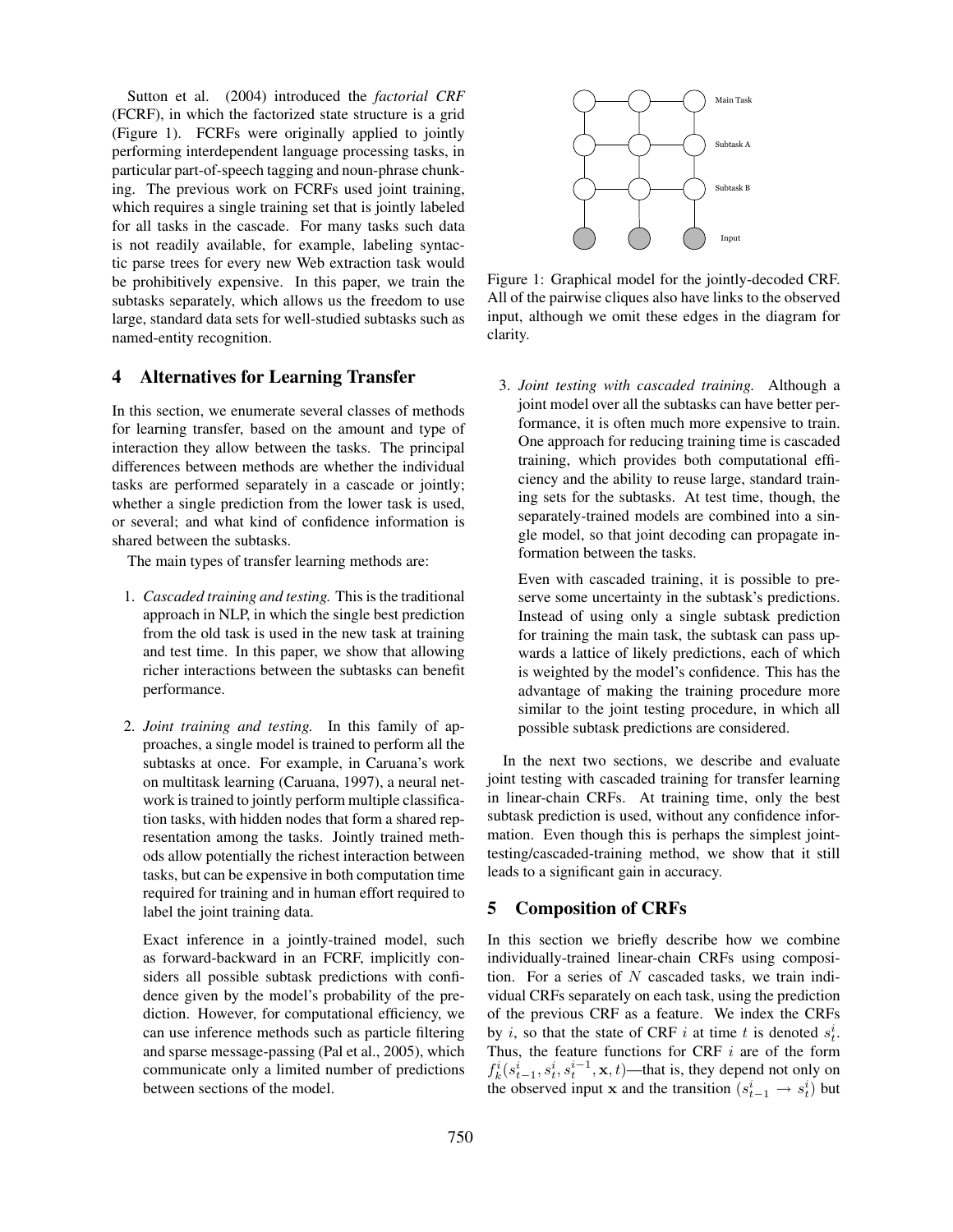| $w_t = w$                                                        |  |  |  |  |  |
|------------------------------------------------------------------|--|--|--|--|--|
| $w_t$ matches [A-Z] [a-z] +                                      |  |  |  |  |  |
| $w_t$ matches $[A-Z] [A-Z] +$                                    |  |  |  |  |  |
| $w_t$ matches [A-Z]                                              |  |  |  |  |  |
| $w_t$ matches $[A-Z]+$                                           |  |  |  |  |  |
| $w_t$ matches $[A-Z] + [a-z] + [A-Z] + [a-z]$                    |  |  |  |  |  |
| $w_t$ appears in list of first names,                            |  |  |  |  |  |
| last names, honorifics, etc.                                     |  |  |  |  |  |
| $w_t$ appears to be part of a time followed by a dash            |  |  |  |  |  |
| $w_t$ appears to be part of a time preceded by a dash            |  |  |  |  |  |
| $w_t$ appears to be part of a date                               |  |  |  |  |  |
| $T_t = T$                                                        |  |  |  |  |  |
| $q_k(\mathbf{x}, t + \delta)$ for all k and $\delta \in [-4, 4]$ |  |  |  |  |  |

Table 1: Input features  $q_k(\mathbf{x}, t)$  for the seminars data. In the above  $w_t$  is the word at position t,  $T_t$  is the POS tag at position  $t$ ,  $w$  ranges over all words in the training data, and T ranges over all Penn Treebank part-of-speech tags. The "appears to be" features are based on hand-designed regular expressions that can span several tokens.

also on the state  $s_t^{i-1}$  of the previous transducer.

We also add all conjunctions of the input features and the previous transducer's state, for example, a feature that is 1 if the current state is SPEAKERNAME, the previous transducer predicted PERSONNAME, and the previous word is Host:.

To perform joint decoding at test time, we form the composition of the individual CRFs, viewed as finitestate transducers. That is, we define a new linear-chain CRF whose state space is the cross product of the states of the individual CRFs, and whose transition costs are the sum of the transition costs of the individual CRFs.

Formally, let  $S^1, S^2, \ldots S^N$  be the state sets and  $\Lambda^1, \Lambda^2, \ldots \Lambda^N$  the weights of the individual CRFs. Then the state set of the combined CRF is  $S = S^1 \times S^2 \times \ldots \times$  $S<sup>N</sup>$ . We will denote weight k in an individual CRF i by  $\lambda_k^i$  and a single feature by  $f_k^i(s_{t-1}^i, s_t^i, s_t^{i-1}, \mathbf{x}, t)$ . Then for  $s \in S$ , the combined model is given by:

$$
p(\mathbf{s}|\mathbf{x}) = \frac{\prod_{t} \exp\left\{\sum_{i=1}^{N} \sum_{k} \lambda_k^{i} f_k^{i}(s_{t-1}^{i}, s_t^{i}, s_t^{i-1}, \mathbf{x}, t)\right\}}{Z(\mathbf{x})}.
$$
\n(7)

The graphical model for the combined model is the factorial CRF in Figure 1.

#### 6 Experiments

#### 6.1 Email Seminar Announcements

We evaluate joint decoding on a collection of 485 e-mail messages announcing seminars at Carnegie Mellon University, gathered by Freitag (1998). The messages are annotated with the seminar's starting time, ending time, location, and speaker. This data set has been the subject of much previous work using a wide variety of learning methods. Despite all this work, however, the best



Figure 2: Learning curves for the seminars data set on the speaker field, averaged over 10-fold cross validation. Joint training performs equivalently to cascaded decoding with 25% more data.

reported systems have precision and recall on speaker names of only about 70%—too low to use in a practical system. This task is so challenging because the messages are written by many different people, who each have different ways of presenting the announcement information.

Because the task includes finding locations and person names, the output of a named-entity tagger is a useful feature. It is not a perfectly indicative feature, however, because many other kinds of person names appear in seminar announcements—for example, names of faculty hosts, departmental secretaries, and sponsors of lecture series. For example, the token *Host:* indicates strongly both that what follows is a person name, but that person is not the seminars' speaker.

Even so, named-entity predictions do improve performance on this task. We use the predictions from a CRF named-entity tagger that we trained on the standard CoNLL 2003 English data set. The CoNLL 2003 data set consists of newswire articles from Reuters labeled as either people, locations, organizations, or miscellaneous entities. It is much larger than the seminar announcements data set. While the named-entity data contains 203,621 tokens for training, the seminar announcements data set contains only slightly over 60,000 training tokens.

Previous work on the seminars data has used a onefield-per-document evaluation. That is, for each field, the CRF selects a single field value from its Viterbi path, and this extraction is counted as correct if it exactly matches any of the true field mentions in the document. We compute precision and recall following this convention, and report their harmonic mean  $F_1$ . As in the previous work,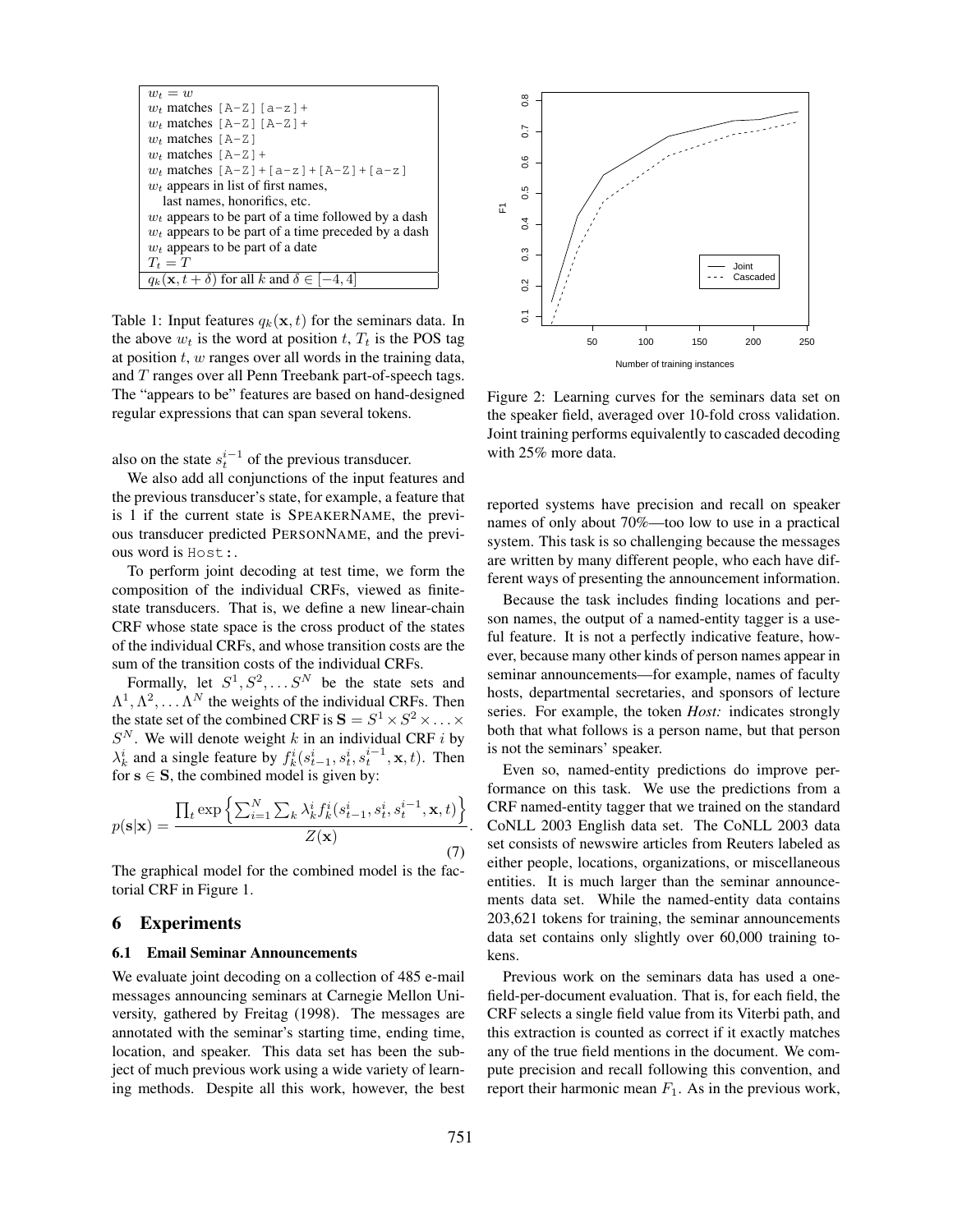| System            |                            | stime | etime | location | speaker | overall |
|-------------------|----------------------------|-------|-------|----------|---------|---------|
| <b>WHISK</b>      | (Soderland, 1999)          | 92.6  | 86.1  | 66.6     | 18.3    | 65.9    |
| <b>SRV</b>        | (Freitag, 1998)            | 98.5  | 77.9  | 72.7     | 56.3    | 76.4    |
| <b>HMM</b>        | (Frietag & McCallum, 1999) | 98.5  | 62.1  | 78.6     | 76.6    | 78.9    |
| <b>RAPIER</b>     | (Califf & Mooney, 1999)    | 95.9  | 94.6  | 73.4     | 53.1    | 79.3    |
| <b>SNOW-IE</b>    | (Roth & Wen-tau Yih, 2001) | 99.6  | 96.3  | 75.2     | 73.8    | 86.2    |
| $(LP)^2$          | (Ciravegna, 2001)          | 99.0  | 95.5  | 75.0     | 77.6    | 86.8    |
| CRF (no transfer) | This paper                 | 99.1  | 97.3  | 81.0     | 73.7    | 87.8    |
| CRF (cascaded)    | This paper                 | 99.2  | 96.0  | 84.3     | 74.2    | 88.4    |
| $CRF$ (joint)     | This paper                 | 99.1  | 96.0  | 85.3     | 76.3    | 89.2    |

Table 2: Comparison of  $F_1$  performance on the seminars data. Joint decoding performs significantly better than cascaded decoding. The overall column is the mean of the other four. (This table was adapted from Peshkin and Pfeffer (2003).)

we use 10-fold cross validation with a 50/50 training/test split. We use a spherical Gaussian prior on parameters with variance  $\sigma^2 = 0.5$ .

We evaluate whether joint decoding with cascaded training performs better than cascaded training and decoding. Table 2 compares cascaded and joint decoding for CRFs with other previous results from the literature.<sup>1</sup> The features we use are listed in Table 1. Although previous work has used very different feature sets, we include a no-transfer CRF baseline to assess the impact of transfer from the CoNLL data set. All the CRF runs used exactly the same features.

On the most challenging fields, location and speaker, cascaded transfer is more accurate than no transfer at all, and joint decoding is more accurate than cascaded decoding. In particular, for speaker, we see an error reduction of 8% by using joint decoding over cascaded. The difference in F1 between cascaded and joint decoding is statistically significant for speaker (paired *t*-test;  $p = 0.017$ ) but only marginally significant for location ( $p = 0.067$ ). Our results are competitive with previous work; for example, on location, the CRF is more accurate than any of the existing systems.

Examining the trained models, we can observe both errors made by the general-purpose named entity tagger, and how they can be corrected by considering the seminars labels. In newswire text, long runs of capitalized words are rare, often indicating the name of an entity. In email announcements, runs of capitalized words are common in formatted text blocks like:

```
Location: Baker Hall
Host: Michael Erdmann
```
In this type of situation, the named entity tagger often mistakes *Host:* for the name of an entity, especially because the word preceding *Host* is also capitalized. On one of the cross-validated testing sets, of 80 occurrences of

| $w_t = w$                                                                               |  |  |  |  |  |
|-----------------------------------------------------------------------------------------|--|--|--|--|--|
|                                                                                         |  |  |  |  |  |
| $w_t$ matches $[A-Z]$ $[a-z]$ +                                                         |  |  |  |  |  |
| $w_t$ matches $[A-Z] [A-Z]$ +                                                           |  |  |  |  |  |
| $w_t$ matches [A-Z]                                                                     |  |  |  |  |  |
| $w_t$ matches $[A-Z]+$                                                                  |  |  |  |  |  |
| $w_t$ matches $[A-Z] + [a-z] + [A-Z] + [a-z]$                                           |  |  |  |  |  |
| $w_t$ is punctuation                                                                    |  |  |  |  |  |
| $w_t$ appears in list of first names, last names, honorifics, etc.                      |  |  |  |  |  |
| $q_k(\mathbf{x}, t + \delta)$ for all k and $\delta \in [-2, 2]$                        |  |  |  |  |  |
| Conjunction $q_k(\mathbf{x},t)$ and $q_{k'}(\mathbf{x},t)$ for all features $k, k'$     |  |  |  |  |  |
| Conjunction $q_k(\mathbf{x}, t)$ and $q_{k'}(\mathbf{x}, t+1)$ for all features $k, k'$ |  |  |  |  |  |

Table 3: Input features  $q_k(\mathbf{x}, t)$  for the ACE named-entity data. In the above  $w_t$  is the word at position t, and w ranges over all words in the training data.

the word *Host:*, the named-entity tagger labels 52 as some kind of entity. When joint decoding is used, however, only 20 occurrences are labeled as entities. Recall that the joint model uses exactly the same weights as the cascaded model; the only difference is that the joint model takes into account information about the seminar labels when choosing named-entity labels. This is an example of how domain-specific information from the main task can improve performance on a more standard, generalpurpose subtask.

Figure 2 shows the difference in performance between joint and cascaded decoding as a function of training set size. Cascaded decoding with the full training set of 242 emails performs equivalently to joint decoding on only 181 training instances, a 25% reduction in the training set.

In summary, even with a simple cascaded training method on a well-studied data set, joint decoding performs better for transfer than cascaded decoding.

### 6.2 Entity Recognition

In this section we give results on joint decoding for transfer between two newswire data sets with similar but overlapping label sets. The Automatic Content Extraction (ACE) data set is another standard entity recognition data

<sup>&</sup>lt;sup>1</sup>We omit one relevant paper (Peshkin & Pfeffer, 2003) because its evaluation method differs from all the other previous work.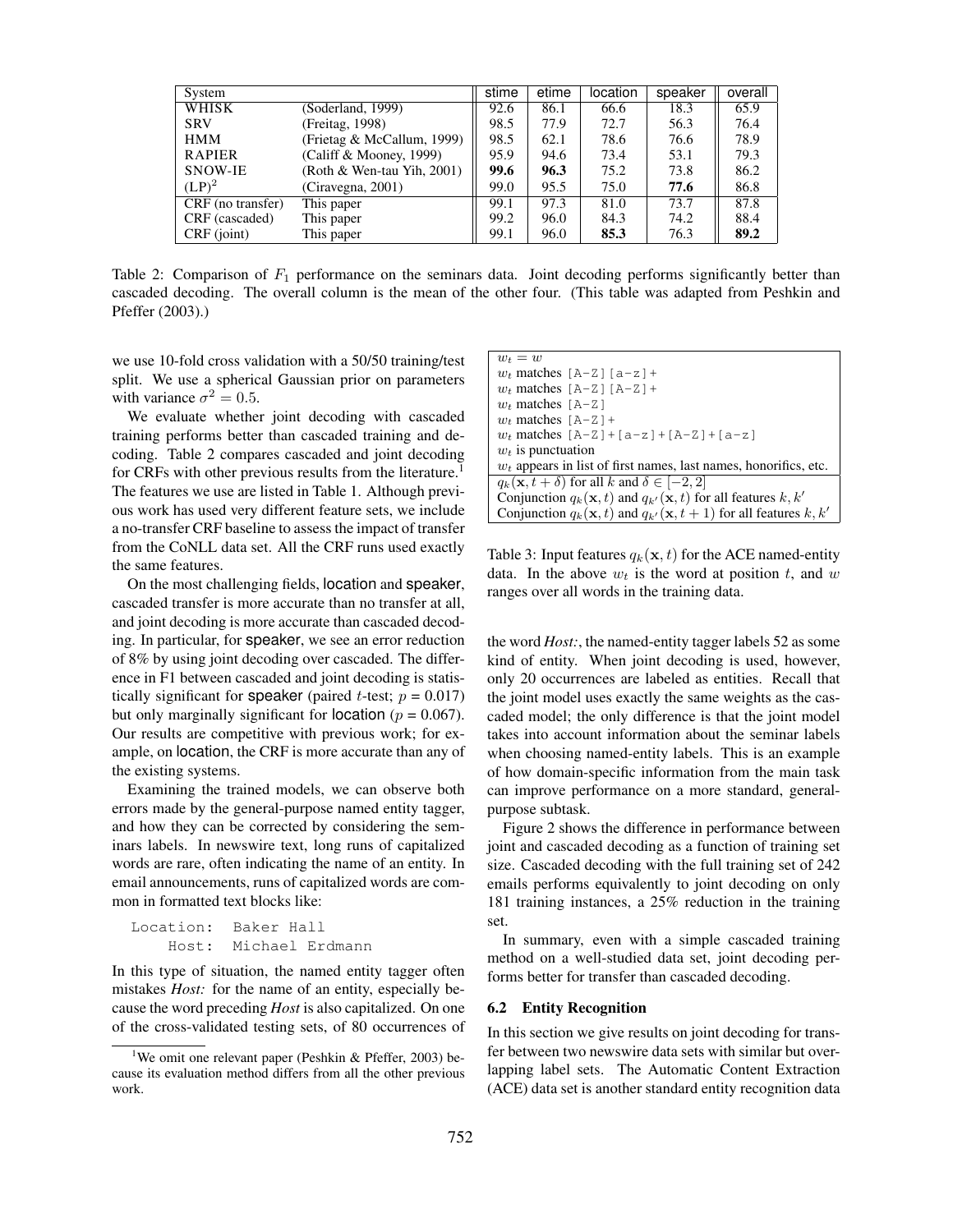|                      | <b>Transfer Type</b> |          |       |  |  |  |
|----------------------|----------------------|----------|-------|--|--|--|
|                      | none                 | cascaded | joint |  |  |  |
| Person name          | 81.0                 | 86.9     | 87.3  |  |  |  |
| Person nominal       | 34.9                 | 36.1     | 42.4  |  |  |  |
| Organization name    | 53.9                 | 62.6     | 61.1  |  |  |  |
| Organization nominal | 33.7                 | 35.3     | 40.8  |  |  |  |
| GPE name             | 78.5                 | 84.0     | 84.0  |  |  |  |
| GPE nominal          | 51.2                 | 54.1     | 59.2  |  |  |  |

Table 4: Comparison of  $F_1$  performance between joint and cascaded training on the ACE entity recognition task. GPE means geopolitical entities, such as countries. Joint decoding helps most on the harder nominal (common noun) references. These results were obtained using a small subset of the training set.

set, containing 422 stories from newspaper, newswire, and broadcast news. Unlike the CoNLL entity recognition data set, in which only proper names of entities are annotated, the ACE data includes annotation both for named entities like *United States*, and also nominal mentions of entities like *the nation*. Thus, although the input text has similar distribution in the CoNLL NER and ACE data set, the label distributions are very different.

Current state-of-the-art systems for the ACE task (Florian et al., 2004) use the predictions of other named-entity recognizers as features, that is, they use cascaded transfer. In this experiment, we test whether the transfer between these datasets can be further improved using joint decoding. We train a CRF entity recognizer on the ACE dataset, with the output of a named-entity entity recognizer trained on the CoNLL 2003 English data set. The CoNLL recognizer is the same CRF as was used in the previous experiment. In these results, we use a subset of 10% of the ACE training data. Table 3 lists the features we use. Table 4 compares the results on some representative entity types. Again, cascaded decoding for transfer is better than no transfer at al, and joint decoding is better than cascaded decoding. Interestingly, joint decoding has most impact on the harder nominal references, showing marked improvement over the cascaded approach.

### 7 Related Work

Researchers have begun to accumulate experimental evidence that joint training and decoding yields better performance than the cascaded approach. As mentioned earlier, the original work on dynamic CRFs (Sutton et al., 2004) demonstrated improvement due to joint training in the domains of part-of-speech tagging and noun-phrase chunking. Also, Carreras and Marquez (Carreras & Màrquez, 2004) have obtained increased performance in clause finding by training a cascade of perceptrons to minimize a single global error function. Finally, Miller et al. (Miller et al., 2000) have combined entity recognition, parsing, and relation extraction into a jointly-trained single statistical parsing model that achieves improved performance on all the subtasks.

Part of the contribution of the current work is to suggest that joint decoding can be effective even when joint training is not possible because jointly-labeled data is unavailable. For example, Miller et al. report that they originally attempted to annotate newswire articles for all of parsing, relations, and named entities, but they stopped because the annotation was simply too expensive. Instead they hand-labeled relations only, assigning parse trees to the training set using a standard statistical parser, which is potentially less flexible than the cascaded training, because the model for main task is trained explicitly to match the noisy subtask predictions, rather than being free to correct them.

In the speech community, it is common to compose separately trained weighted finite-state transducers (Mohri et al., 2002) for joint decoding. Our method extends this work to conditional models. Ordinarily, higherlevel transducers depend only on the output of the previous transducer: a transducer for the lexicon, for example, consumes only phonemes, not the original speech signal. In text, however, such an approach is not sensible, because there is simply not enough information in the named-entity labels, for example, to do extraction if the original words are discarded. In a conditional model, weights in higher-level transducers are free to depend on arbitrary features of the original input without any additional complexity in the finite-state structure.

Finally, stacked sequential learning (Cohen & Carvalho, 2005) is another potential method for combining the results of the subtask transducers. In this general meta-learning method for sequential classification, first a base classifier predicts the label at each time step, and then a higher-level classifier makes the final prediction, including as features a window of predictions from the base classifier. For transfer learning, this would correspond to having an independent base model for each subtask (e.g., independent CRFs for named-entity and seminars), and then having a higher-level CRF that includes as a feature the predictions from the base models.

# 8 Conclusion

In this paper we have shown that joint decoding improves transfer between interdependent NLP tasks, even when the old task is named-entity recognition, for which highly accurate systems exist. The rich features afforded by a conditional model allow the new task to influence the pre